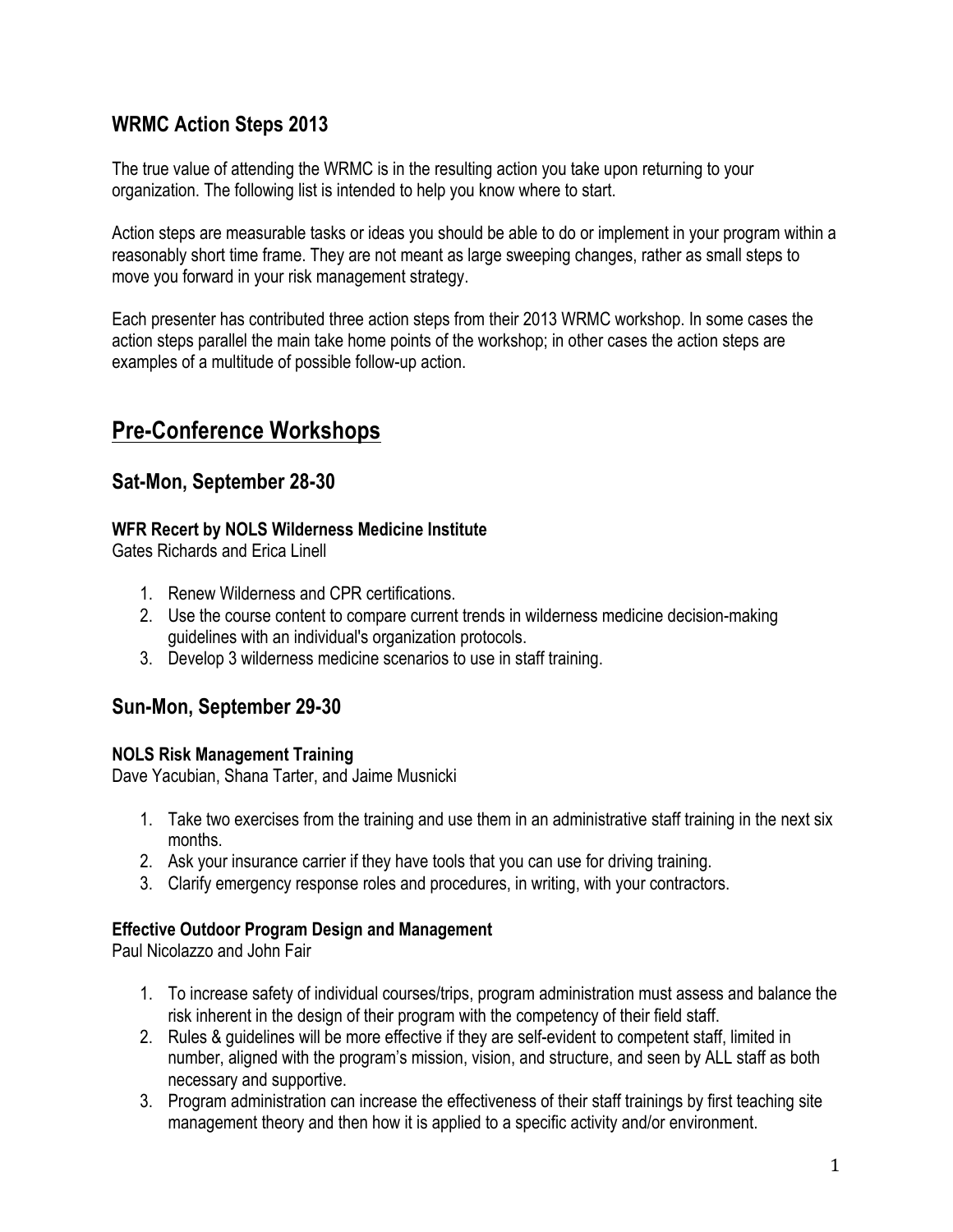#### **Inclusion and Cultural Competency for the Outdoor Professional**

Aparna Rajagopal-Durbin and Pam Rosal

- 1. Facilitate three exercises from the "NOLS Inclusion Briefing Guide" (found in the WRMC on-line resource center) with your staff, and encourage them to use the "Iceberg of Diversity" activity with program participants.
- 2. Incorporate inclusive structural practices and language to change your organizational culture, such as:
	- Including the entire group (all genders) in pre-trip discussions regarding reproductive health and hygiene in the outdoors;
	- Not making assumptions about gender and sexuality when picking tent groups;
	- Referring to significant others as "partners;"
	- Rather than describing a participant or colleague as "diverse," use specific language like "female participants" or "person of color;"
	- Referring to participant's families as "parents or quardians" versus "mom and dad;"
	- Being intentional about your use of the word "wilderness" with understandings of its roots and how others may perceive it, and where appropriate, refer to your venues as "outdoor spaces" or "nature" instead of "wilderness;"
	- Avoiding using "challenging participants" language and instead saying "I don't feel like I have the skills to provide these particular participants with a good experience—I need more resources and training!"
	- Tailoring environmental ethics guidelines such as the LNT principles "Be Considerate of Other Visitors" or "Dispose of Waste Properly" to be culturally relevant; some participants may relate to nature through community and may relate to each other through play and rambunctiousness, other participants may need to leave offerings as part of their cultural traditions.
- 3. Document and share inclusion-related field incidents with the WRMC community so we can all learn from them--specifically, send one "scenario" to Aparna@nols.edu at NOLS over the next year so we can collaborate on finding ways to manage these incidents appropriately.

## **Monday, September 29**

## **Performing Under Pressure**

Deb Ajango

See Action Steps under Emergency Planning & Crisis Response on Wednesday, October 2; Workshop Titled "Performing Under Pressure"

#### **Discussion on Volunteer Leader Risk Management**

Alex Kosseff, Melanie Mac Innis, and Catherine Hansen-Stamp

- 1. Identify 2-3 risk management related tools, training programs, or services you can provide your volunteer leaders at low cost and decide on one to implement within the next month.
- 2. Create a concise list of approximately 5 things you expect your leaders to know and do to maintain good risk management practices for a specific activity/course.
- 3. Review the training and risk management approaches at a peer organization and implement at least one of their best ideas in your program.

#### **And the Winner is…(?) Hot Issues, Hot Cases**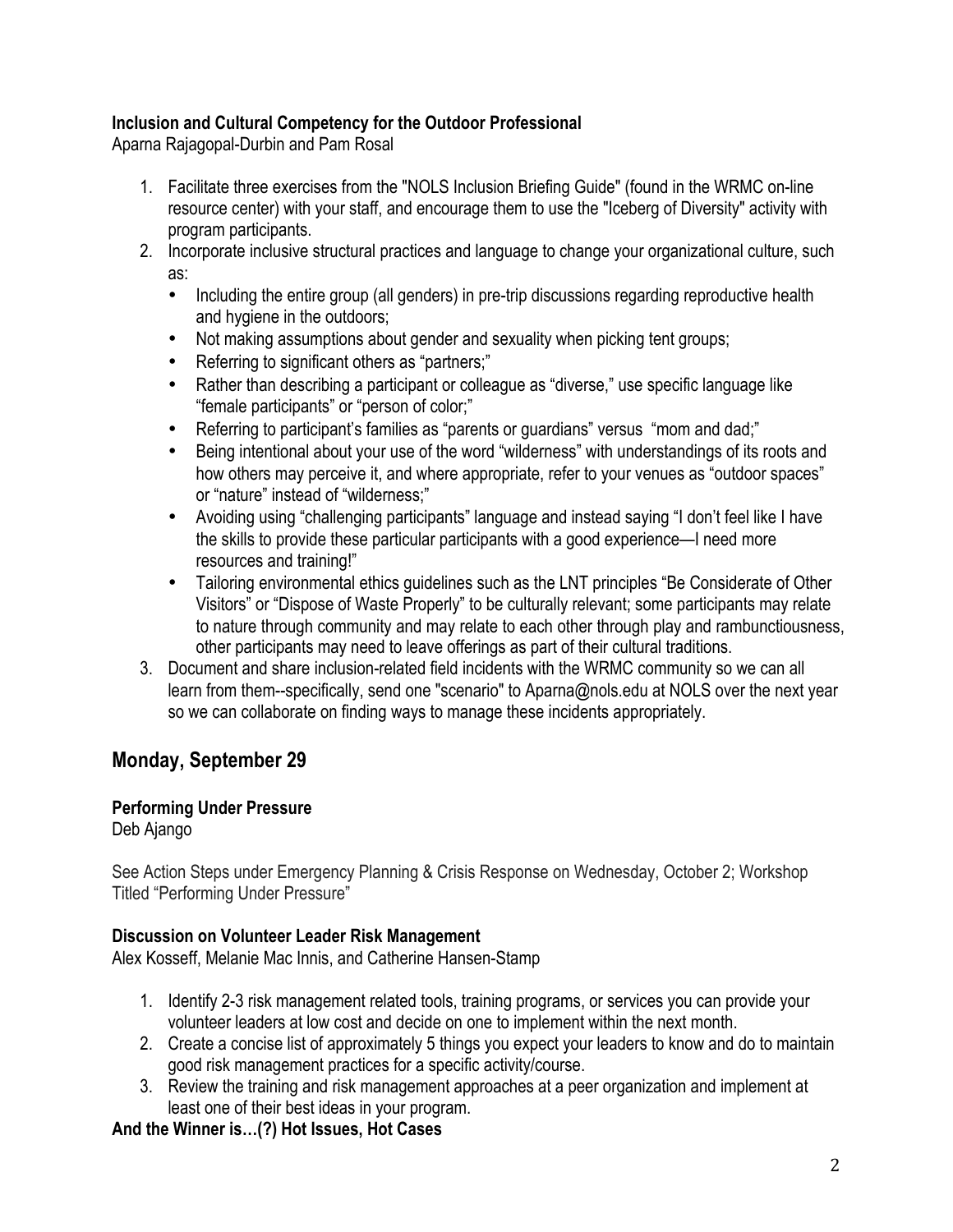Catherine Hansen-Stamp and Reb Gregg

- 1. Remind your staff of the role of risk and its value you are doing a good thing!
- 2. Consult with your local counsel regarding laws in your jurisdiction, which alter your duty of care in instruction and other risk taking situations.
- 3. Examine your literature, including web site, for appropriate explanations of your philosophy of engaging and managing risk.

#### **Parent Phone Call Lab**

Katie Baum Mettenbrink

- 1. Identify two characteristics or behaviors of potential parents (or clients) that are likely to hook you into angry or defensive communication. Write down one strategy for responding constructively to each of those behaviors.
- 2. Identify five pieces of information you want to have written down before making your next parent phone call about a behavioral incident. Then do the same for a medical incident. Incorporate those lists into your next staff training.
- 3. Identify two people in your program or a similar program who can serve as resources for you in preparing for or debriefing a challenging parent phone call. Contact those people in the next six months about serving as resources for you in the future.

#### **Risk Management in Wilderness Therapy: Critical Intersections of Research and Practice** Stephen Javorski

- 1. To reduce exposure to negligence litigation, wilderness therapy programs should stay up to date with industry standard practices through participation in open professional dialogue/knowledge sharing through relevant professional groups.
- 2. To better manage risk in wilderness therapy, programs contribute medical, restraint, and runaway incident reports to an aggregate industry database to identify times/locations/activities prone to higher incidents frequencies and collaborate with other programs to improve management policies and procedures during these times.
- 3. To ensure wilderness therapy client outcomes are consistent with marketing materials, programs should participate in rigorous third party outcome studies using well-validated psychometric instruments and practical progress markers.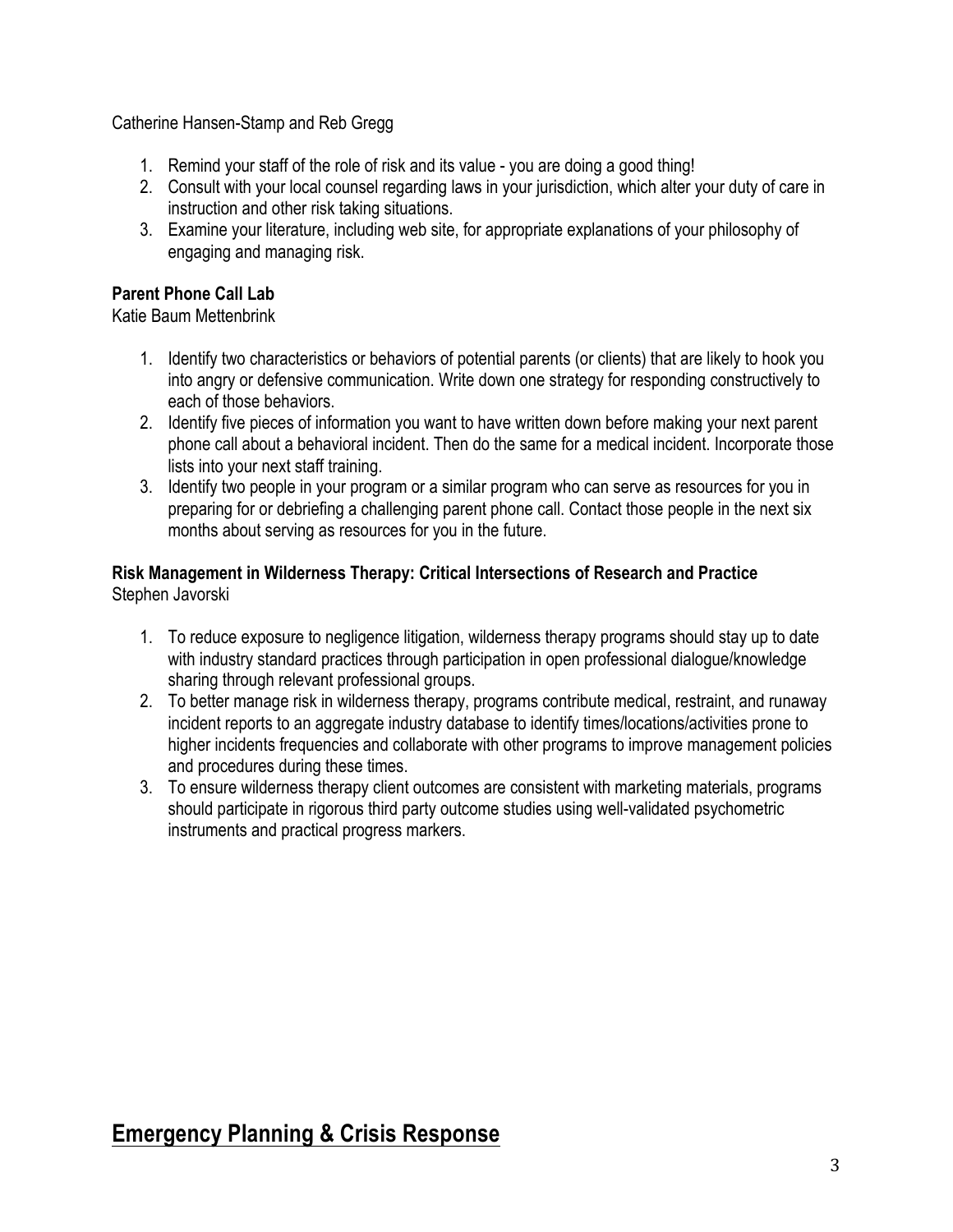## **Tuesday, October 1**

#### **Crisis Management: A Preplan in Action**

Drew Leemon

- 1. Build or utilize a simple template to develop a crisis management plan.
- 2. Identify key players in your organization who will be involved with crisis management and assign roles and responsibilities.
- 3. Run a crisis drill to determine current areas of strength and areas that need improvement in your organization's existing crisis response capabilities.

#### **This is Not JUST A Drill!**

Mark Vermeal

- 1. Identify 3-5 plausible critical incidents.
- 2. Determine where on the simulation continuum your organization currently is and plan the first in a series of administrative staff simulations.
- 3. Conduct the simulation and implement changes.

#### **Risk Management: The Traumatic Aftermath**

Will Marling

- 1. To identify emotional needs after a critical incident, risk managers should diagram the emotional impact to determine priorities.
- 2. To equip team leaders with skills to support victims, risk managers should introduce crisis intervention checklists to team leaders during training.
- 3. To promote physical and emotional health, risk managers should follow a self-care checklist with every managed incident.

### **Wednesday, October 2**

# **Crisis Communication in the Digital Age: The Basics Still Matter**

Bruce Palmer

- 1. Identify three to five questions that would likely be asked of your organization in a crisis.
- 2. Craft organizational and crisis message points unique your organization.
- 3. Practice two new methods of monitoring social media.

#### **The Benefit of an External Risk Management Review**

John Fair

- 1. Create a list of factors that demonstrate the need for an external review to your supervisor.
- 2. Identify the scope of the desired review.
- 3. Identify appropriate external reviewer(s).

#### **Getting Beyond Operator Error: Using Systems to Analyze Accidents**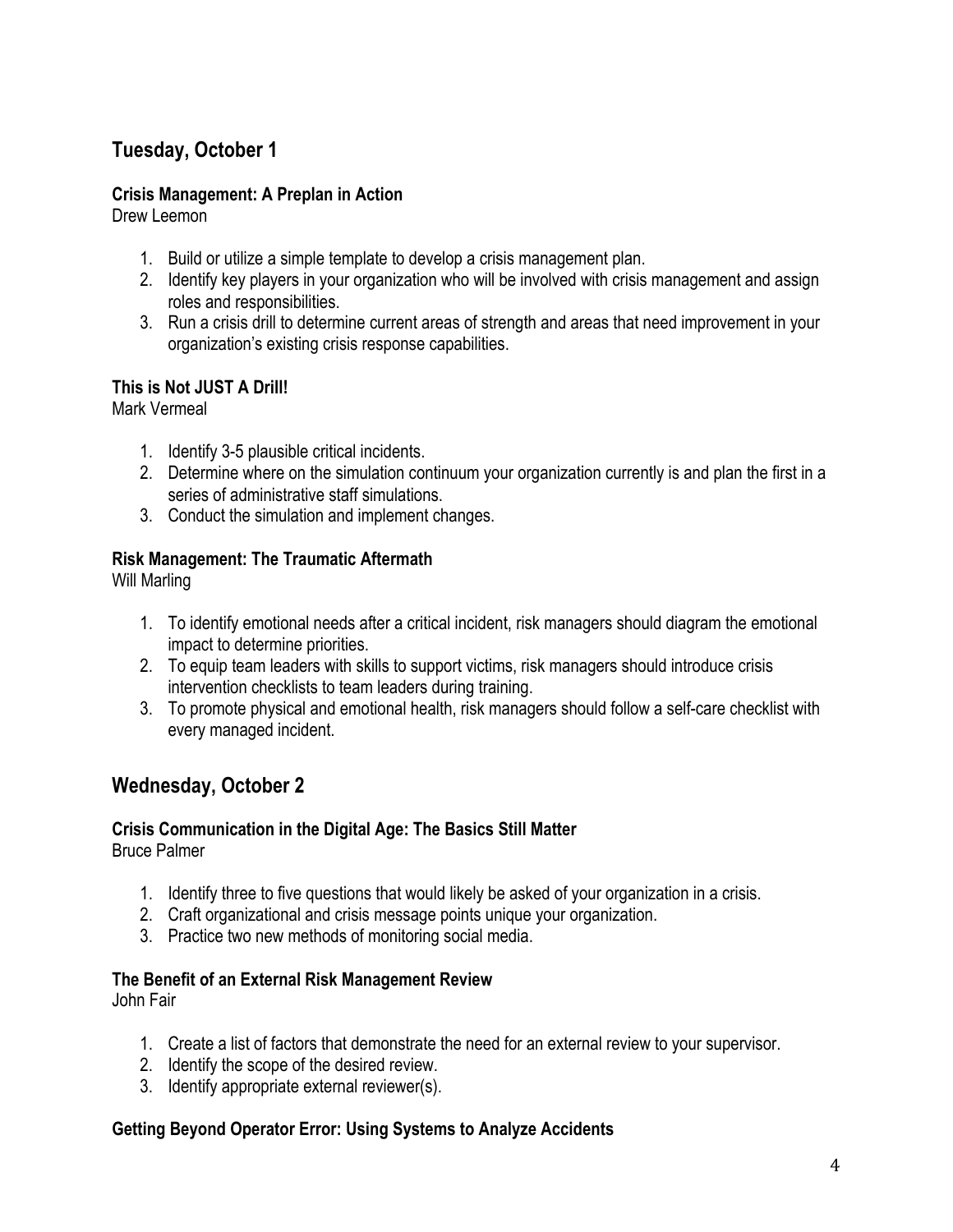Jeff Jackson

- 1. Differentiate between operator and system error causes.
- 2. Dissect system errors into leverage points and manageable change items.
- 3. Put operational factors into context of high or low risk contributions to accidents.

#### **Performing Under Pressure**

Deb Ajango

- 1. Create a realistic and intense simulation that forces participants to experience stress, to perform under stress, and to make difficult decisions while under stress.
- 2. Develop guidelines or a template for giving feedback to staff that incorporates methods proven effective for improving learning and performance.
- 3. Create a usable and effective checklist that can help guide employees through a field emergency.

## **Field Practices**

### **Monday, October 1**

#### **Medical Topics: Old, New, and Controversial**

David Johnson, MD

- 1. Review the medical policies, procedures and protocols in light of current information.
- 2. Assess quality and level of training required (if any) and actually completed by staff in light of current information and available standards.
- 3. Have a list of accessible resources to answer medically related questions (e.g., including screening, acute management, policy, procedures and protocols.)

#### **Managing Challenging Mental Health and Behavioral Issues in the Field**

Cynthia Stevens, MD

- 1. Review your stated course objectives, including behavior expectations and the outcomes associated with negative behavior.
- 2. Create a written resource for your field staff to help them understand behavioral or motivational issues.
- 3. Create a staff training module (potentially using the material referenced in WRMC Resources 2013) to help your field staff respond to behavioral or motivational issues in the field.

#### **SAR Panel Discussion**

John Gookin, Will Smith, MD, Will White; Shana Tarter, facilitator

- 1. Brief your instructor teams to develop realistic expectations about a SAR response.
- 2. Review your ERP with specific attention to having a backup plan to electronic emergency notification.
- 3. Know who coordinates SAR in the locations you operate and if possible, make a personal introduction of yourself and your program.

## **Wednesday, October 2**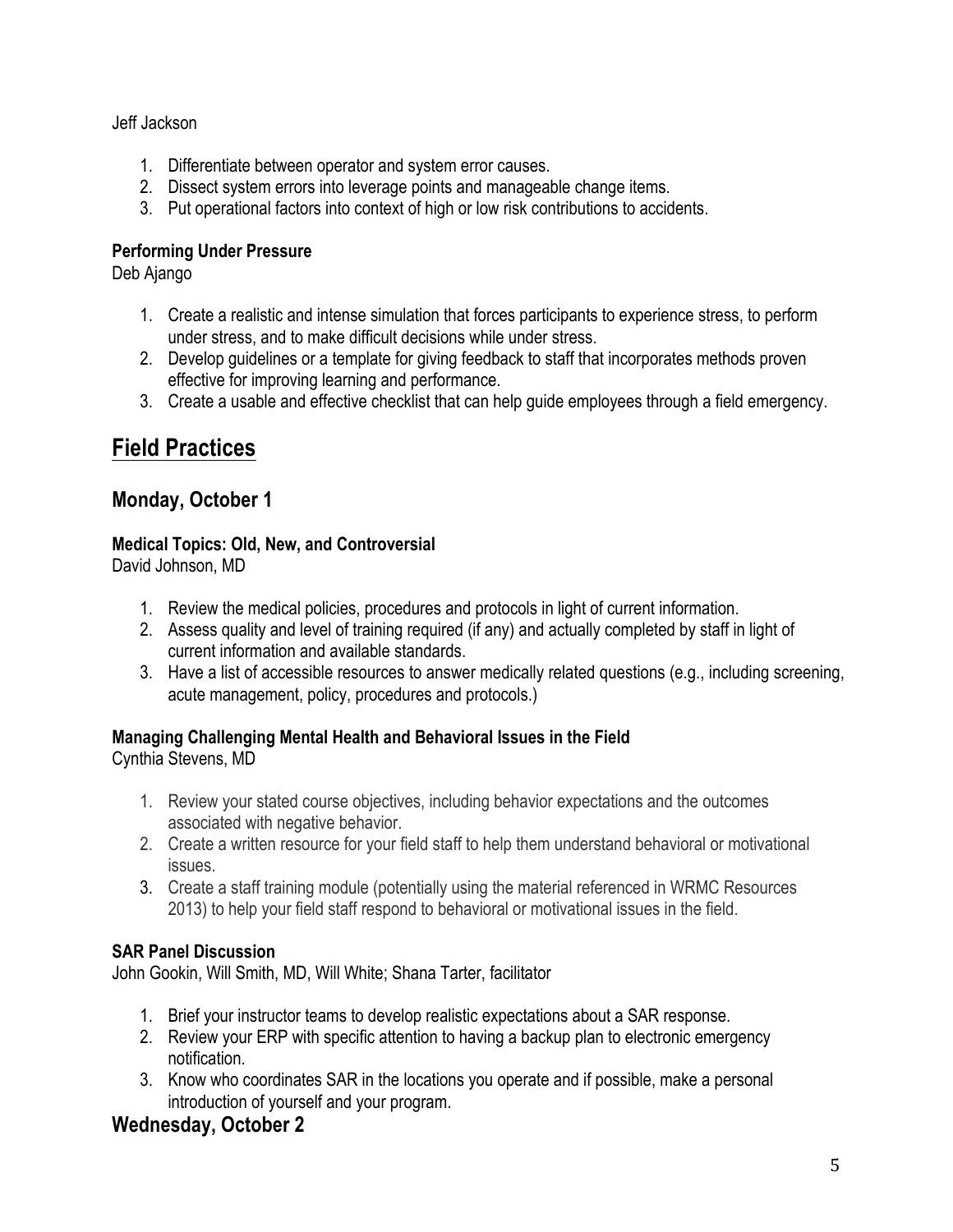#### **Accidents in Outdoor Pursuits: Assessment and Prevention Approaches**

Jed Williamson

- 1. Introduce the Meyer/Williamson Accident Matrix into staff training.
- 2. Use the matrix to analyze a previous accident within your organization.
- 3. Design one method, such as a sentence added to your first-day orientation that informs participants of their responsibility in managing their own risk and that of others in the group.

#### **Risk Managing a Wilderness Fast: Why, When and How to Facilitate a Fast in the Backcountry** Paul Stonehouse

- 1. Utilizing information from the presentation, develop a way to better frame a fast for potential participants.
- 2. Make adjustments to a waiver, course description, and marketing materials to reflect the possibility (or requirement) of a fast.
- 3. Use presentation information to make an addition on fasting to a risk management plan and/or instructor manual.
- 4. Adjust a ration plan to accommodate pre-fast, during-fast, and post-fast needs.
- 5. Alter instructor equipment list to ensure adequate risk management of a stationary backcountry fast.
- 6. Alter a course progression to increase the likelihood of a meaningful fasting experience.

## **'I'm not like the others': 3 Activities to Minimize the Emotional Risk of Exclusion**

Aparna Rajagopal-Durbin and Pam Rosal

- 1. Facilitate three exercises from the "NOLS Inclusion Briefing Guide" (found in the WRMC on-line resource center) with your staff.
- 2. Encourage staff to use the "Iceberg of Diversity" activity (found in the WRMC on-line resource center) with program participants.
- 3. Every week, practice one act of allyship, and encourage your staff to do the same. Allyship is defined on page 10 of the NOLS Inclusion Briefing Guide and illustrated by example on the video at http://www.upworthy.com/one-easy-thing-all-white-people-could-do-that-would-make-the-worlda-better-place-5?g=2.

#### **Bear Habitat Field Practices**

Katie Baum Mettenbrink

- 1. Evaluate your bear practices using the Bear Awareness Triangle. Consider how well your staff are set up to accurately assess conditions in each area of the triangle.
- 2. Pick one question in each area of the triangle that you can help your staff answer more effectively, and address those questions in your next staff training.
- 3. Determine whether staff or students could encounter red-light bear conditions on your program. Identify examples of green-, yellow- and/or red-light bear conditions that could be encountered on your program, and consider whether your practices appropriately match potential conditions.

# **Legal Considerations**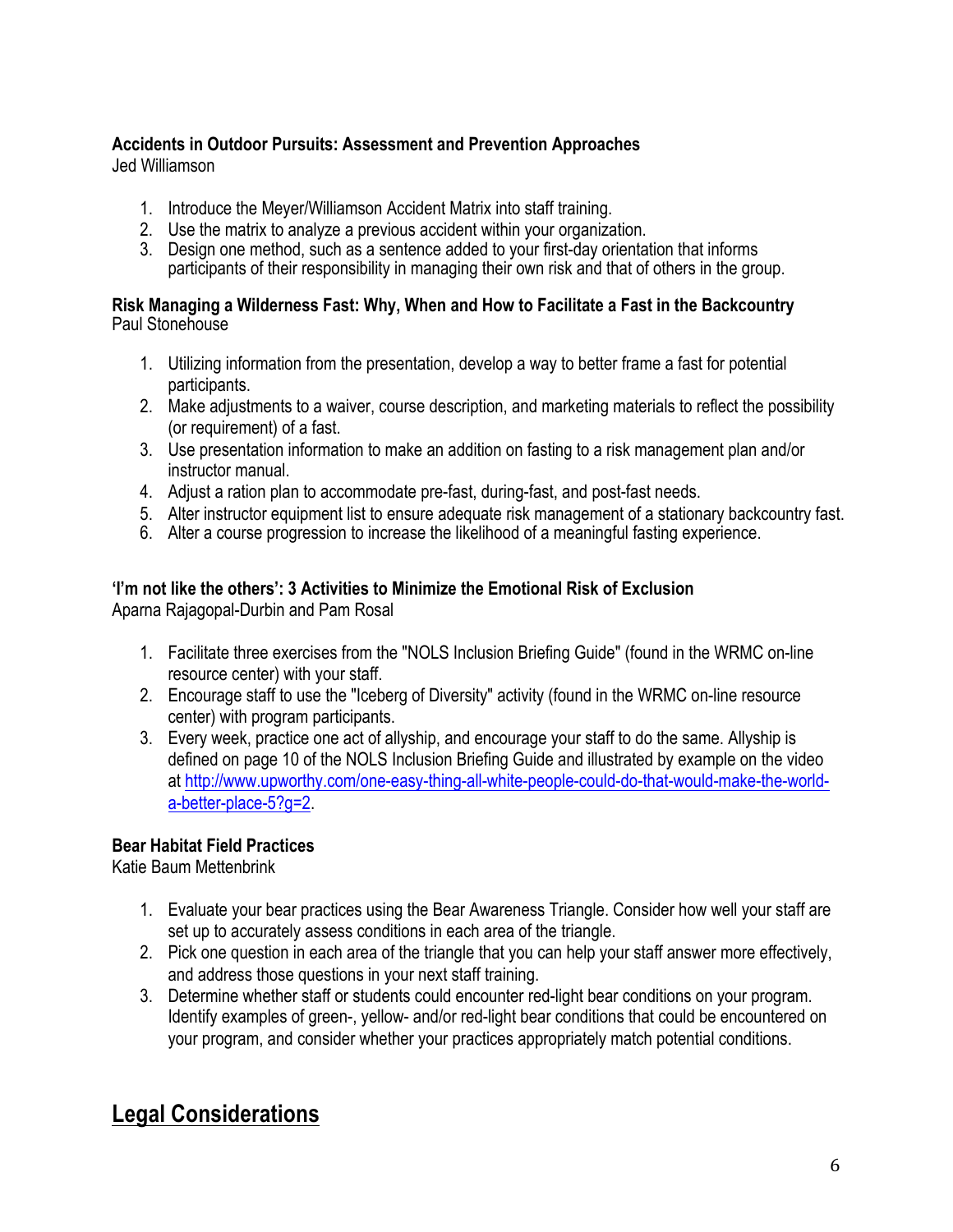## **Monday, October 1**

### **Employment, Staffing, Compensation, and Other Legal Stuff**

James Pearson

- 1. Meet with everyone in your company doing employment interviews to ensure compliance with what the law permits in regard to what enquires are permissible prior to extending an offer of employment.
- 2. Review every staff member to determine if they are an exempt employee, non-exempt employee, independent contractor, volunteer or intern.
- 3. After determining the employee's status, review hours worked and applicable payroll for nonexempt employees to confirm compliance with the FLSA and state law.

#### **The Law Says "Yes" to Risk**

Reb Gregg

- 1. Identify the key risks associated with a specific program and formulate strategies for proactively mitigating those risks during the first 72 hours of the program start. If applicable, consider risks unique to international program orientations.
- 2. In the workshop (and on the WRMC Resources page) we provide a sample risk management rubric for planning the first 72 hours of a program. Based on this template, outline a programspecific orientation guideline for the first 72 hours of your program.
- 3. Take one action to create a culture of risk awareness that proactively lays the foundation for risk conscious staff, students, and groups.

## **Managing Legal Issues After a Serious Incident: What to Do, What to Say**

Frances Mock

- 1. Identify the person in your organization who will be responsible for collecting evidence, interviewing witnesses, and managing the legal issues after an incident.
- 2. Create forms to help track communications, evidence, and witness statements. (Examples of these forms will be shown.)
- 3. Educate your staff about the discoverability of internal communications and the need to be thoughtful about what you say.

## **Tuesday, October 2**

**Discovery and Depositions Can be Fun** Wilma Gray

> Please look for these action steps online at the WRMC Resource Center at http://www.nols.edu/wrmc/resources.shtml

**Standards in the Industry: What Does this Phrase Really Mean and How do Standards Impact Your Programs and Practices?** Tracey Knutson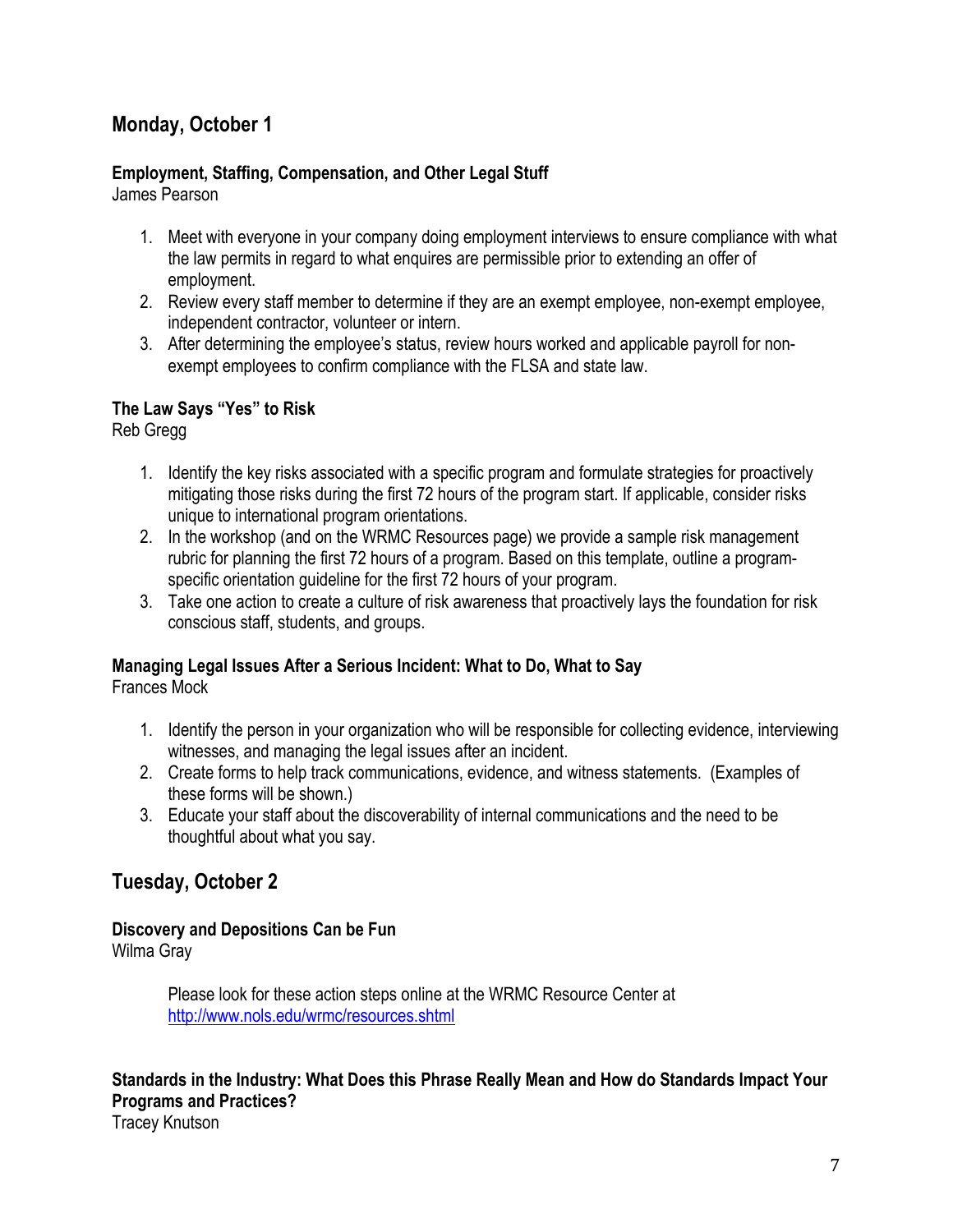- 1. Define and understand the phrase "industry standard."
- 2. Identify sources for researching standards.
- 3. Articulate which industry standards apply to your program.

#### **'My Feet are Cold' Mock Trial**

Reb Gregg and Catherine Hansen-Stamp

- 1. Examine your operating policies pertinent to the issues raised and make changes, if necessary.
- 2. Consult with local counsel regarding laws in your jurisdiction pertaining to these practices and policies.
- 3. Consider role-playing the courtroom exams for your staff.

#### **Participants Agreement: Is It Really Better than the Paper It's Written on?**

Tony Clapp

- 1. Identify the mandatory components of an effective participant agreement in order to communicate effectively with counsel in determining whether revision is necessary.
- 2. Structure program applications to make certain that they fall within the provisions of the agreement.
- 3. Understand the effectiveness of the document to gauge expectations when facing claims and potential litigation.

## **Program Administration**

#### **Monday, October 1**

#### **Adapt-Ability: Working with People Disabilities in an Adventure Setting**

Becky Van Horsen, Eric Bonin, and Janine Donald

- 1. Look at your current risk management plan and see how you can refine it to include the special needs of different disability groups.
- 2. Include disability awareness training in your staff training protocols.
- 3. Assess your current marketing materials to ensure that no exclusionary verbiage is being used.

#### **Bloodborne and Other Pathogens in the Backcountry**

Steve Neal and David Johnson, MD

- 1. Review staff job descriptions to determine risk of "Occupational Exposure" to blood and other potentially infectious materials.
- 2. Evaluate organizational obligations for compliance with CDC guidelines and the OSHA Bloodborne Pathogen Standard, 29 CFR 1910.1030.
- 3. Examine how to incorporate templates provided in this session into the organization's Exposure Control planning.

#### **Contracting with Third Parties**

Catherine Hansen-Stamp, Todd Duncan, and Justin Talbot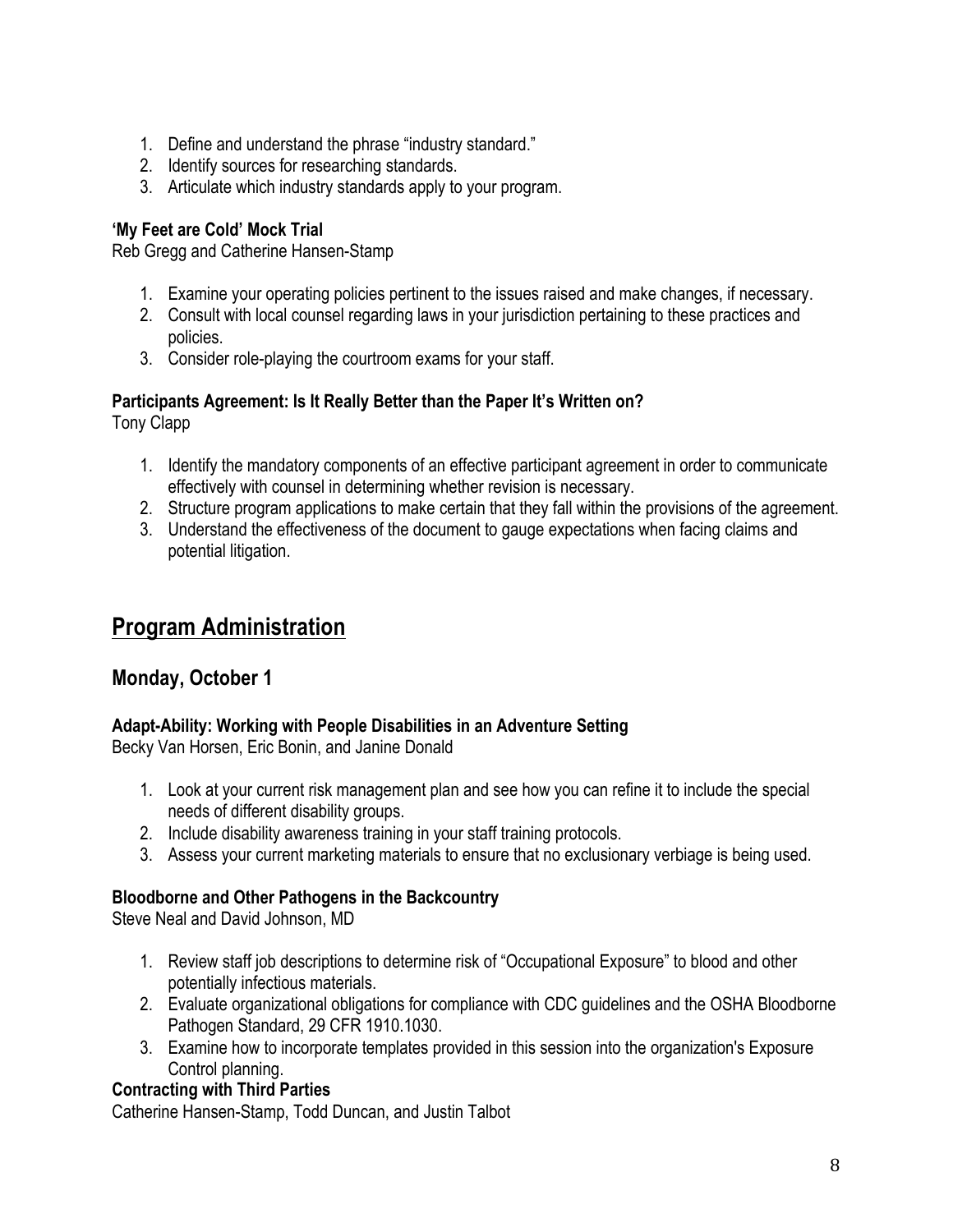- 1. Analyze your current (or projected) contracting arrangements. Characterize the nature of those relationships, and develop screening guidelines, as appropriate.
- 2. Work with your legal counsel to develop a contract template or template/s for your contracting relationships.
- 3. Consider targeted staff training regarding roles and responsibilities, and how the contract process can inform program improvement (whether staff are attending programs run by (or shared with) third parties, or are working with user groups on premises).

## **Tuesday, October 2**

#### **Mission Creep: When the Tail Wags the Dog**

Steve Smith

- 1. Increase alignment between mission, risk tolerance, and program activities.
- 2. Develop strategies to identify and mitigate mission creep.
- 3. Create common language and terminology surrounding the topic of mission creep.

#### **Social Media's Heuristic Trap and the Role of Digital Immigrants in Teaching Risk Management to Digital Natives**

Jerry Isaak

- 1. Introduce the topic of the influence of social media on risk management during staff training.
- 2. Review their personal decision making influences and heuristics, particularly in regards to their online identity.
- 3. Teach instructors that are "Digital Immigrants" to speak the language of "Digital Natives".

## **What You Need to Know when Applying for or Renewing Insurance**

Don Pachner

- 1. Prepare for insurance renewals or new submissions through a careful assessment of exposure to insurable risk, and segregate it from uninsurable or business risk
- 2. To effectively assess and analyze exposure to insurable risk, insurance program administrators must take inventory of all business relationships including all oral and written contracts with participants, suppliers, vendors, independent contractors and land managers, with a copy of all written contracts and permits.
- 3. After fully evaluating and analyzing your organization's exposure to insurable risk, prepare a list of questions to ask the insurance agent/broker based on your assessment and your organization's concerns.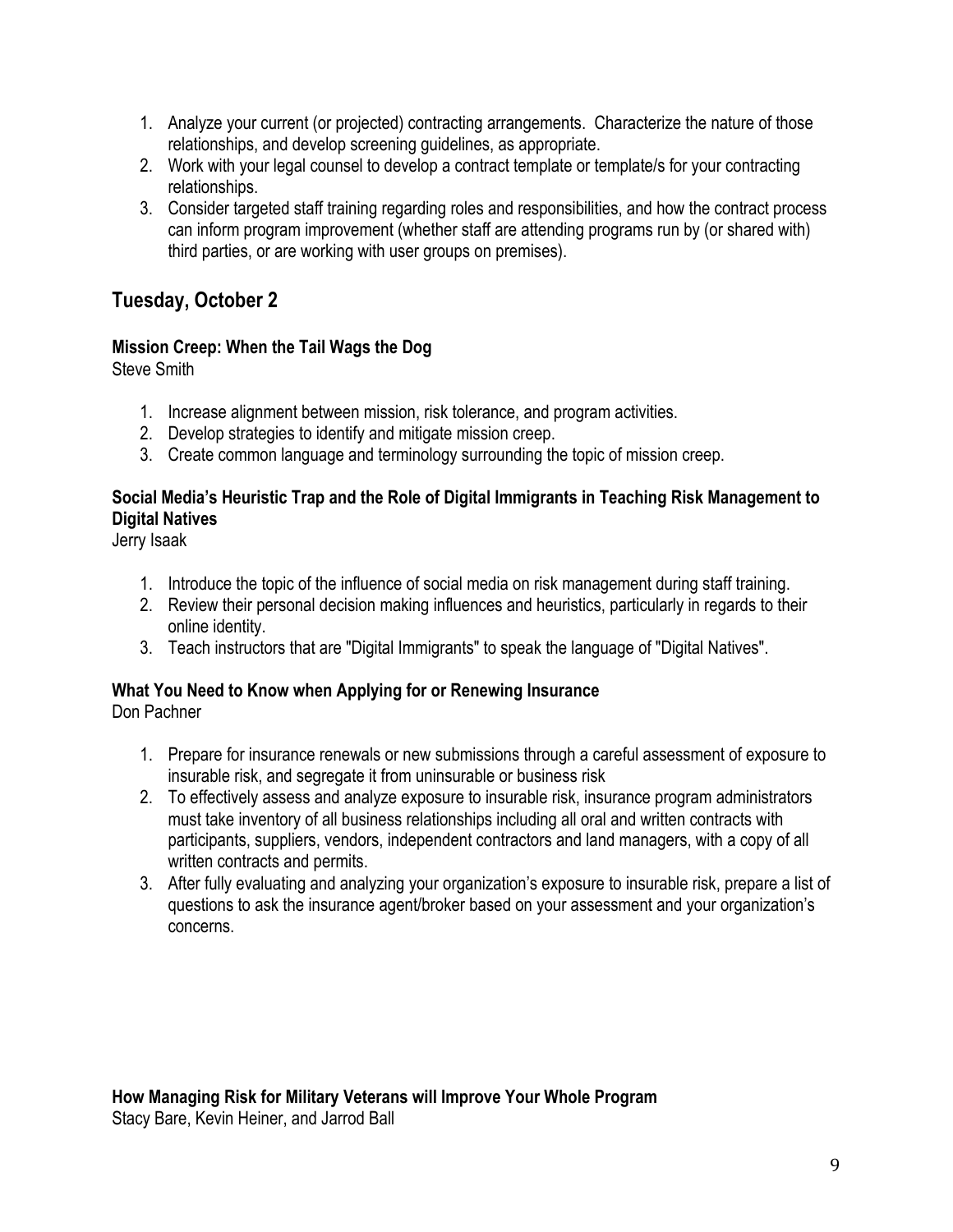- 1. Create a staff training that gives application managers the tools necessary to effectively screen veterans and service members for program participation.
- 2. Expand medical questionnaire to fully capture issues relating to post traumatic stress (PTS) and traumatic brain injury regardless of applicants military affiliation.
- 3. Create a 30 minute staff training highlighting and providing resources for these three things: a. Basic literacy of military rank and force structure; b. Conversations and questions to encourage and avoid; c. Increased understanding of the value veterans and service members bring to courses.

# **Staff Training & Decision Making**

## **Monday, October 1**

#### **Training to Failure and Other Unlikely and Highly Effective Training Strategies** Jeff Jackson

- 1. Identify non-normal in relation to their programs.
- 2. Articulate outcomes to target and avoid non-normal.
- 3. Apply a-typical training strategies such as failure and testing.

#### **Central Gulley Avalanche, A Case Study: How Good Intentions Slide You Straight to Hell**

Tom Pollard and Will White

- 1. When planning to do a promotional climb or fundraiser develop and write an action plan for if the climb/fundraiser goes as planned, if it does not go as planned, what happens if it all falls apart?
- 2. When planning a promotional climb or fundraiser have all members agree to one person that deals with the press no matter the outcome of the climb.
- 3. Have all members of the team agree to a turnaround plan, wherein at a pre-determined time in the afternoon the group discusses whether moving forward or turning back is the better alternative.

#### **Where Are We Now? 20 Years of Decisions Making**

Brendan Madden and Tod Schimelpfenig

- 1. Conduct an internal training focusing on mindfulness in field staff decision making and incorporate new vocabulary into staff supervision, mentoring and coaching.
- 2. Run an effective debrief for all field programs
- 3. Implement one new staff training component centered around awareness of decision-making.

## **Wednesday, October 2**

#### **Stupidity Explored: Mindful Leadership Amplified**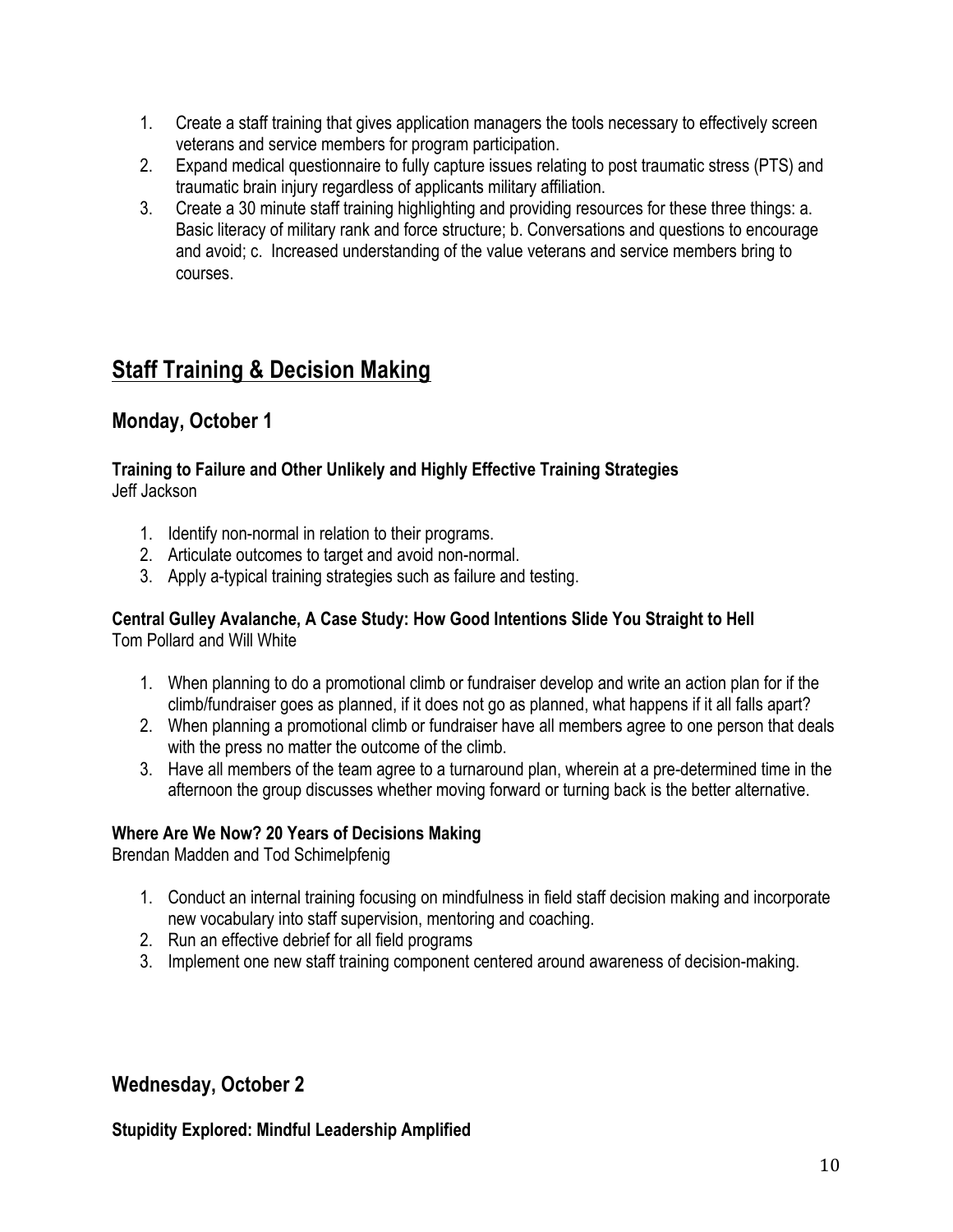Lester Zook

- 1. Develop a tool or questionnaire for leaders to help them evaluate what personal qualities they possess that might predispose them towards an incident.
- 2. Schedule a meeting with program leaders to discuss, or routinely include as a part of trip debriefs, input on specific programmatic and administrative vulnerabilities. Or maybe: Send out an anonymous survey to program leaders designed to gain insight into specific programmatic and administrative vulnerabilities.
- 3. Seek out one or two well know program leaders and ask them to begin sharing stories of prior incidents and mistakes to begin establishing a climate of mutual learning from past incidents and mistakes.

#### **Keeping Field Staff Fresh: A Model for Ongoing Training**

Rebecca Bear and Jeremy Oyen

- 1. Outline your organization's current field staff training timeline and assess current strengths and weaknesses in the plan.
- 2. Use the REI Outdoor School Instructor Training plan, provided in the 2013 WRMC Resources, as a resource for improvements to your plan.
- 3. Design one new field assessment for your staff.

#### **Decision Making: Errors of Perception**

Gates Richards

- 1. Address decision-making strategies within your team as a concept worthy of attention, but do so without focusing on a specific decision.
- 2. Conduct some of these activities within your team to illustrate that we all have misperceptions-- this is a fact, not a judgment.
- 3. Create a decision-making system within your team to minimize the chances of only one perspective being used in the DM process.

#### **Three Plug and Play Staff Training Activities**

Shana Tarter

- 1. Introduce at least one new staff training activity into your program this season.
- 2. Use the value clarification exercise with your administrators and then your instructors to identify areas of difference.
- 3. Use "reverse planning" to improve training and meeting design throughout your organization.

## **Sector Specific Issues**

### **Tuesday, October 1**